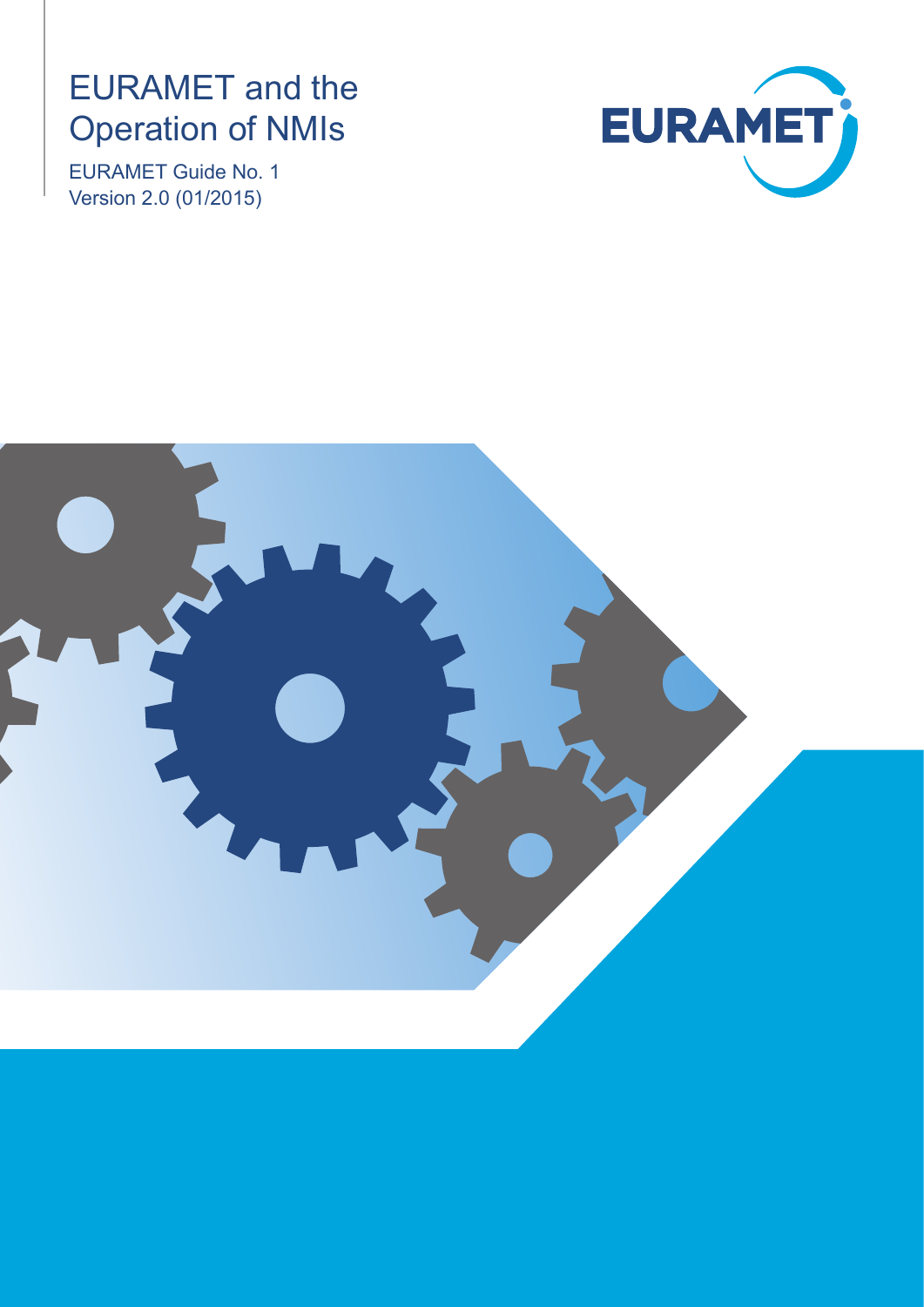#### **Authorship and Imprint**

This document was developed by the EURAMET e.V.

Version 2.0 (01/2015)

EURAMET e.V. Bundesallee 100 D-38116 Braunschweig **Germany** 

E-Mail: [secretariat@euramet.org](mailto:secretariat@euramet.org)  Phone: +49 531 592 1960

#### **Official language**

The English language version of this publication is the definitive version. The EURAMET Secretariat can give permission to translate this text into other languages, subject to certain conditions available on application. In case of any inconsistency between the terms of the translation and the terms of this publication, this publication shall prevail.

#### **Copyright**

The copyright of this publication (EURAMET Guide No. 1, version 2.0 – English version) is held by © EURAMET e.V. 2008. The text may not be copied for resale and may not be reproduced other than in full. Extracts may be taken only with the permission of the EURAMET Secretariat.

This Guide replaces the former EURAMET Guide No. 10. The new version contains only editiorial changes but no changes to content.

ISBN 978-3-942992-31-2

#### **Further information**

[For further information abo](mailto:secretariat@euramet.org)ut this Guide, please contact the EURAMET Secretariat (secretariat@euramet.org).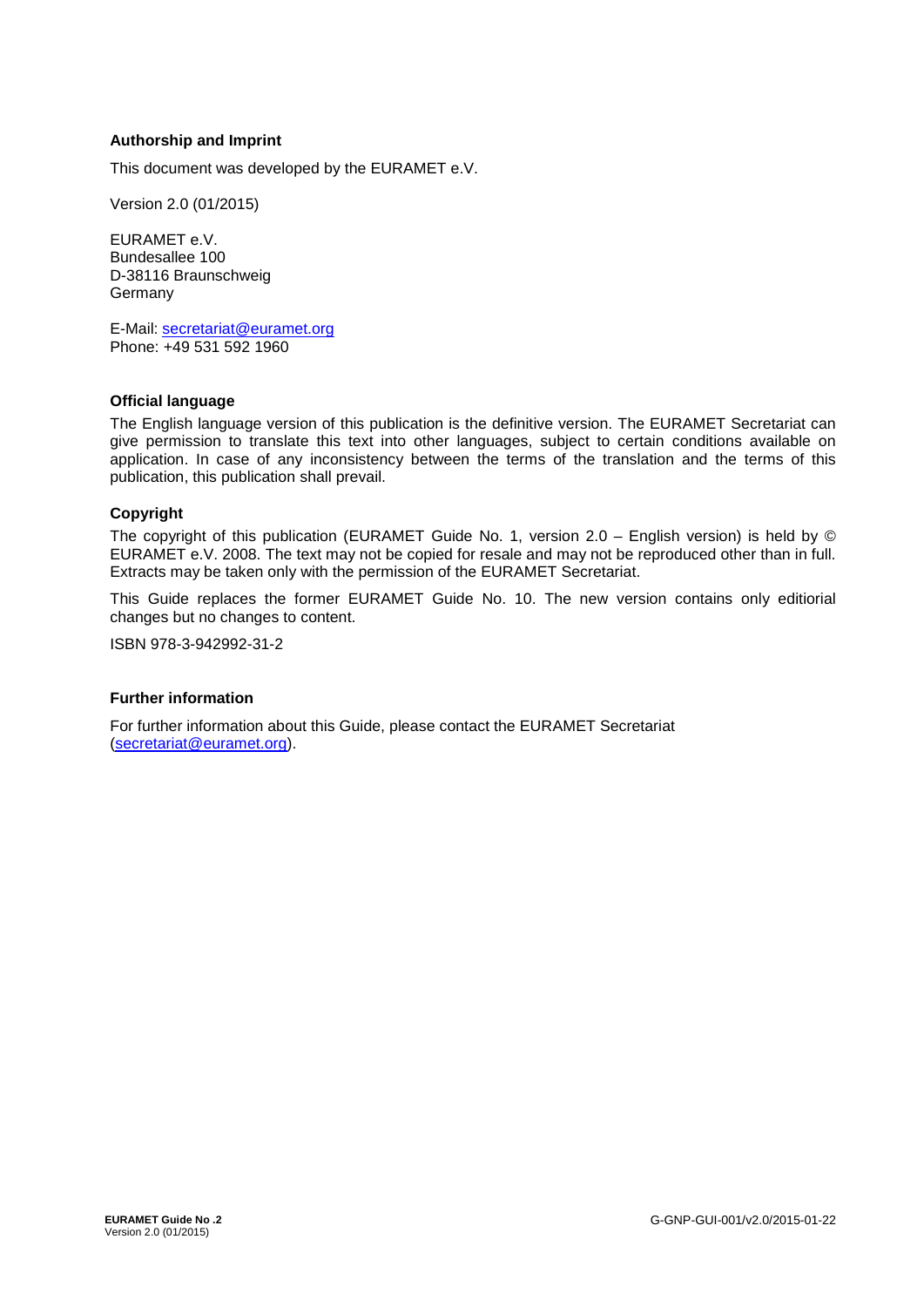

## **EURAMET and the Operation of NMIs**

### **Content**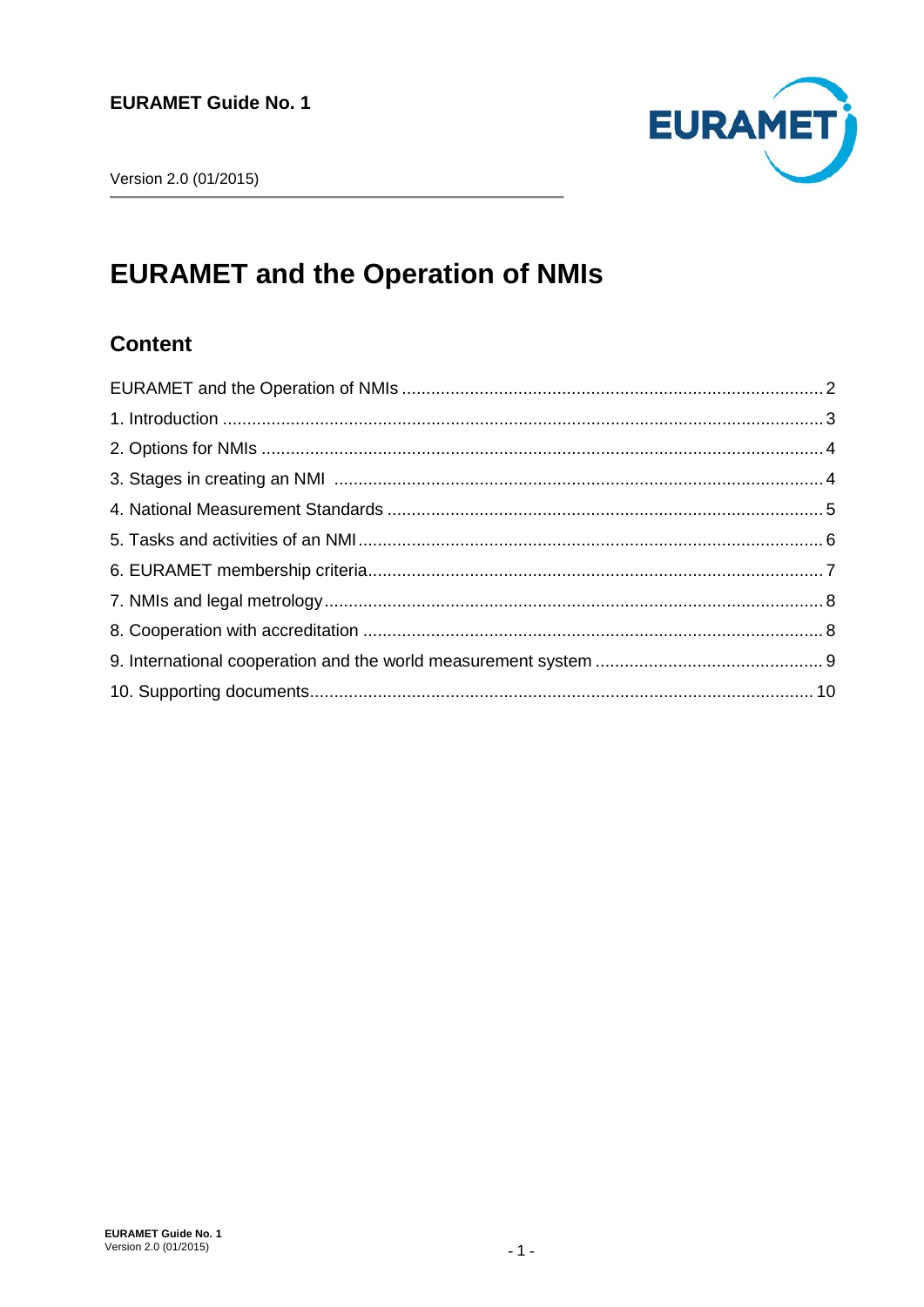

### EURAMET and the Operation of NMIs

This document has been prepared by EURAMET as a guide to the operation of National Metrology Institutes (NMIs). It aims to provide information for the top level management of an NMI and those persons who are responsible in the respective ministry for the national metrological infrastructure.

Depending on the size of a country and the specific metrological needs of industry, society and the scientific community, the scope of an NMI will vary, but key elements for the structure and the operation can be identified. The information contained in this guide reflects the experience of larger and smaller European NMIs obtained over recent years and reflects the growing need for European and international cooperation.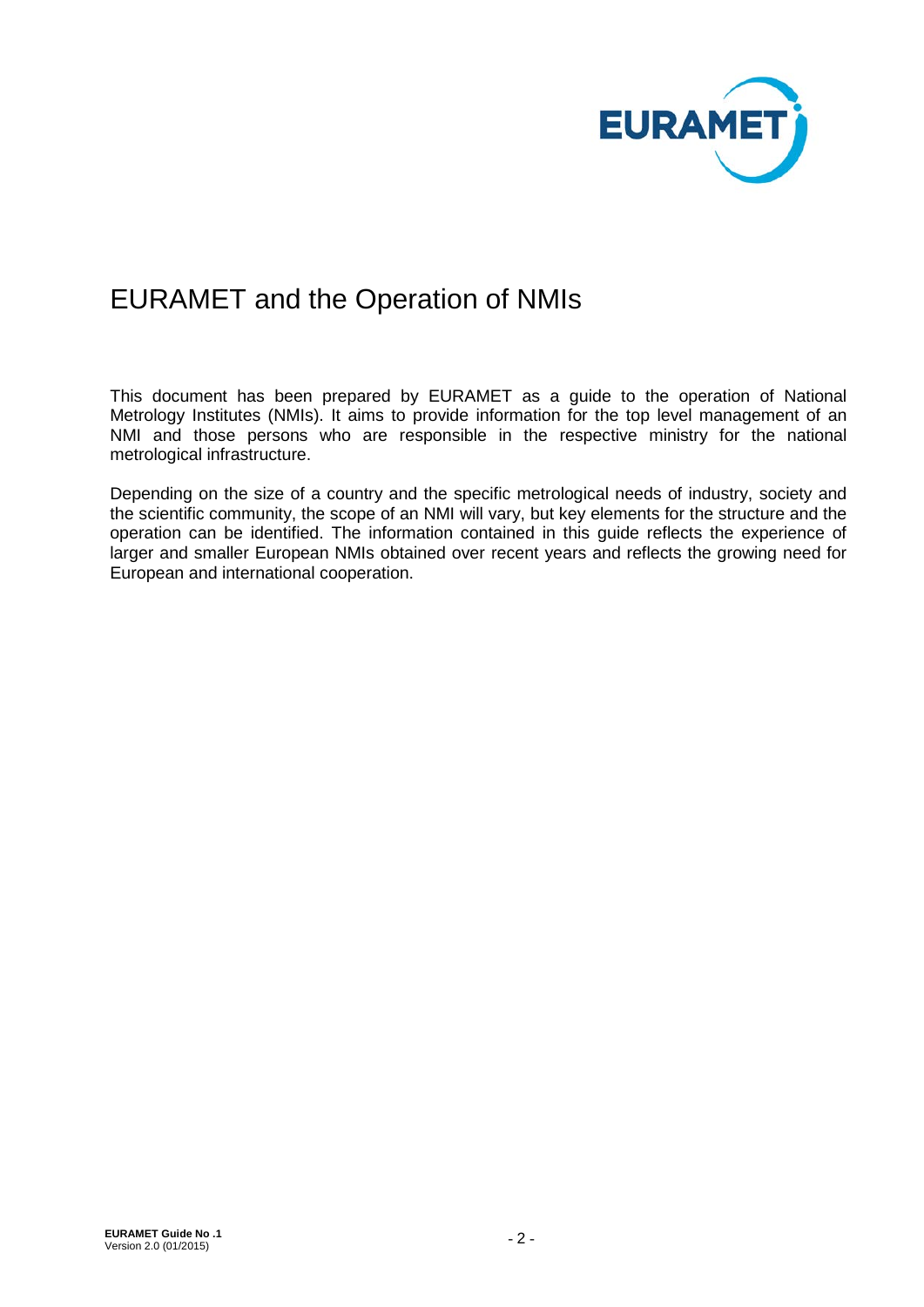

#### **1. Introduction**

The national measurement system is the technical infrastructure which makes it possible to obtain accurate and reliable measurements which are fit for purpose in the country and are accepted worldwide. A comprehensive national measurement system includes several areas of responsibility:

- maintaining measurement standards for the units of measurement;
- calibration and testing;
- continuous development of measurement standards to meet future needs;
- laboratory accreditation;
- training in metrology:
- legal metrology;
- relevant documentary standards.

An essential and indispensable component of any national measurement system is the national metrology institute (NMI). An NMI is the institute which is by national decision responsible for developing and maintaining national measurement standards, providing internationally recognised traceability to the SI, ensuring the suitability of these standard for national needs and providing metrological expertise and knowledge to national users through high level calibration services, advice, training and other assistance.

At a regional level, the NMIs collaborate through Regional Metrology Organisations (RMOs). In Europe the RMO is EURAMET e.V., with 32 European NMIs as members at the beginning of October 2007 and the IRMM of the European Union as an associate. The RMOs carry out a variety of tasks which include:

- facilitating traceability to the primary realisations of the SI:
- coordinating intercomparisons of national measurements standards;
- cooperation in metrological research and development;
- sharing technical capabilities (in particular special facilities);
- developing technical competencies and quality systems.

Worldwide comparability of national measurement standards and recognition of calibration and measurement capabilities (CMCs) is achieved by participation of the NMIs in the "Mutual Recognition Arrangement" of the International Committee of Weights and Measures (the CIPM MRA) of October 1999, which requires the signatory NMIs to participate in key and supplementary comparisons as well as in the peer review of the CMCs and the respective quality management system covering these CMCs. These reviews are performed within the framework of the RMOs, which play an essential role in the international recognition of the national measurement capabilities so that membership of an NMI in its RMO is essential if it wishes to benefit from participation in the MRA.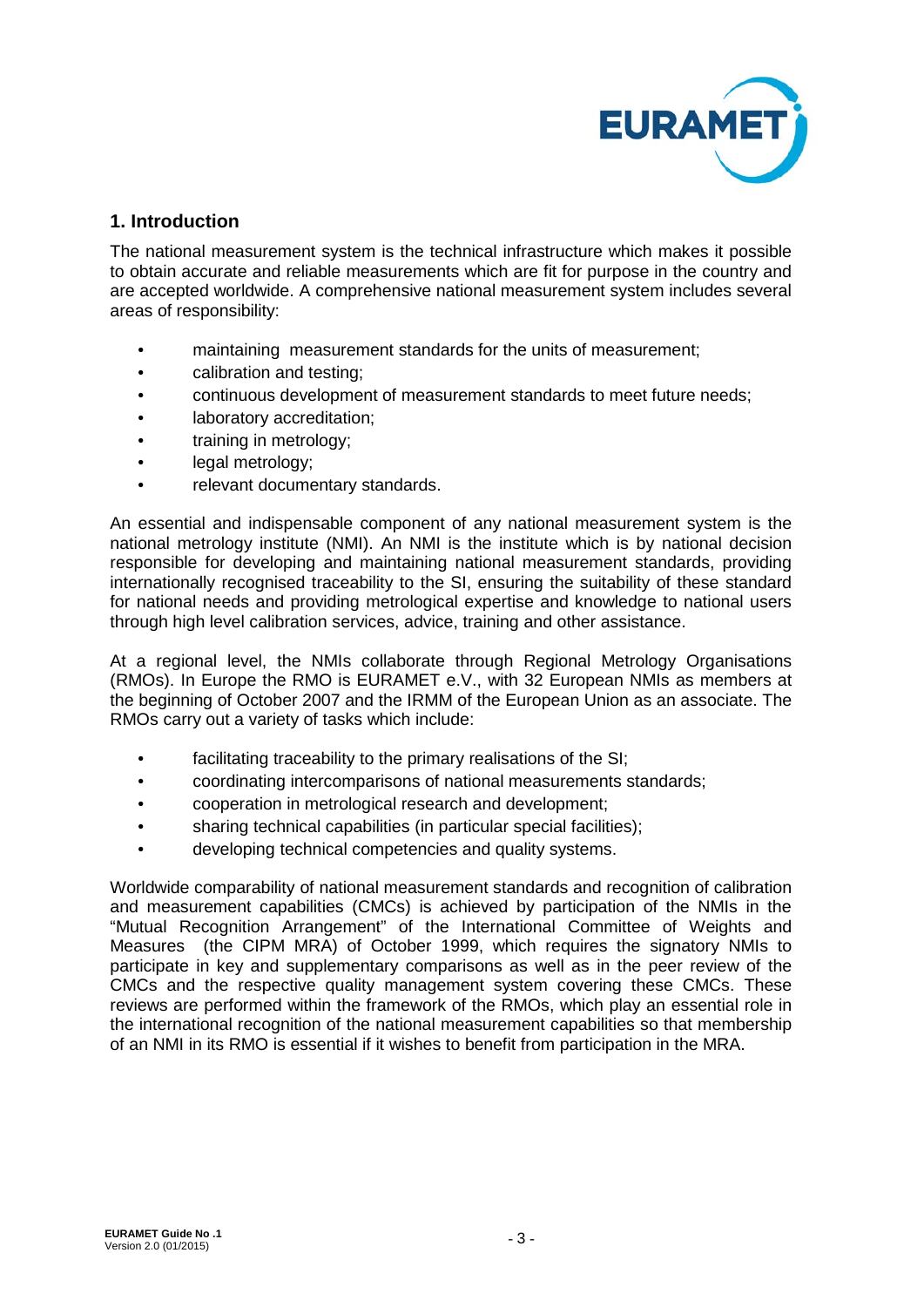

#### **2. Options for NMIs**

A country has several options for creating and operating a NMI:

- a single NMI for all metrological activities (e.g. scientific, industrial, legal metrology);
- one NMI maintaining primary and/or secondary standards with a separate institute for legal metrology;
- a lead NMI, supported by one or more other designated institutes, which are responsible for certain national standards and associated services in areas that are not covered by the activities of the lead NMI;
- two or more equal status NMIs.

As the importance of metrology grows in chemistry, medicine and food, as well as in traditional fields, concepts of traceability to the SI in these areas are less clear than in physics and engineering and it is rare to find all the necessary competencies in a single NMI. This means that even large countries with large NMIs may have to distribute the responsibility for national measurement standards among different but complementary institutes with the competencies needed to address the full range of metrological requirements of the country concerned. In some countries appropriate laboratories may be readily identifiable with related responsibilities, but in others a process for designating an institute may have to be established. In this case the principal steps would be:

- definition of designation criteria;
- completion of the selection process;
- preparation of a legally binding contract;
- follow-up of implementation.

#### **3. Stages in creating an NMI**

The size, structure and tasks of a NMI should be directed to the national needs of society, industry and science. Its creation, function and institutional status may be defined in a National Metrology Act. Where an established NMI does not already exist, the creation of a new entity or the modification of one or more existing laboratories is likely to involve the following stages:

#### **Legislation:**

If required by the national legal system, appropriate legislative provisions should define the national metrology infrastructure, including elements of a national metrology policy and the role of the NMI. It may also define legal units of measurement.

#### **Organisation:**

A properly constituted NMI, suitable for the national needs, has to be established according to the options of section 2.

#### **Financing:**

The successful operation of a NMI is inherently dependent on material and human resources. The sustainable financing of these resources is a crucial issue.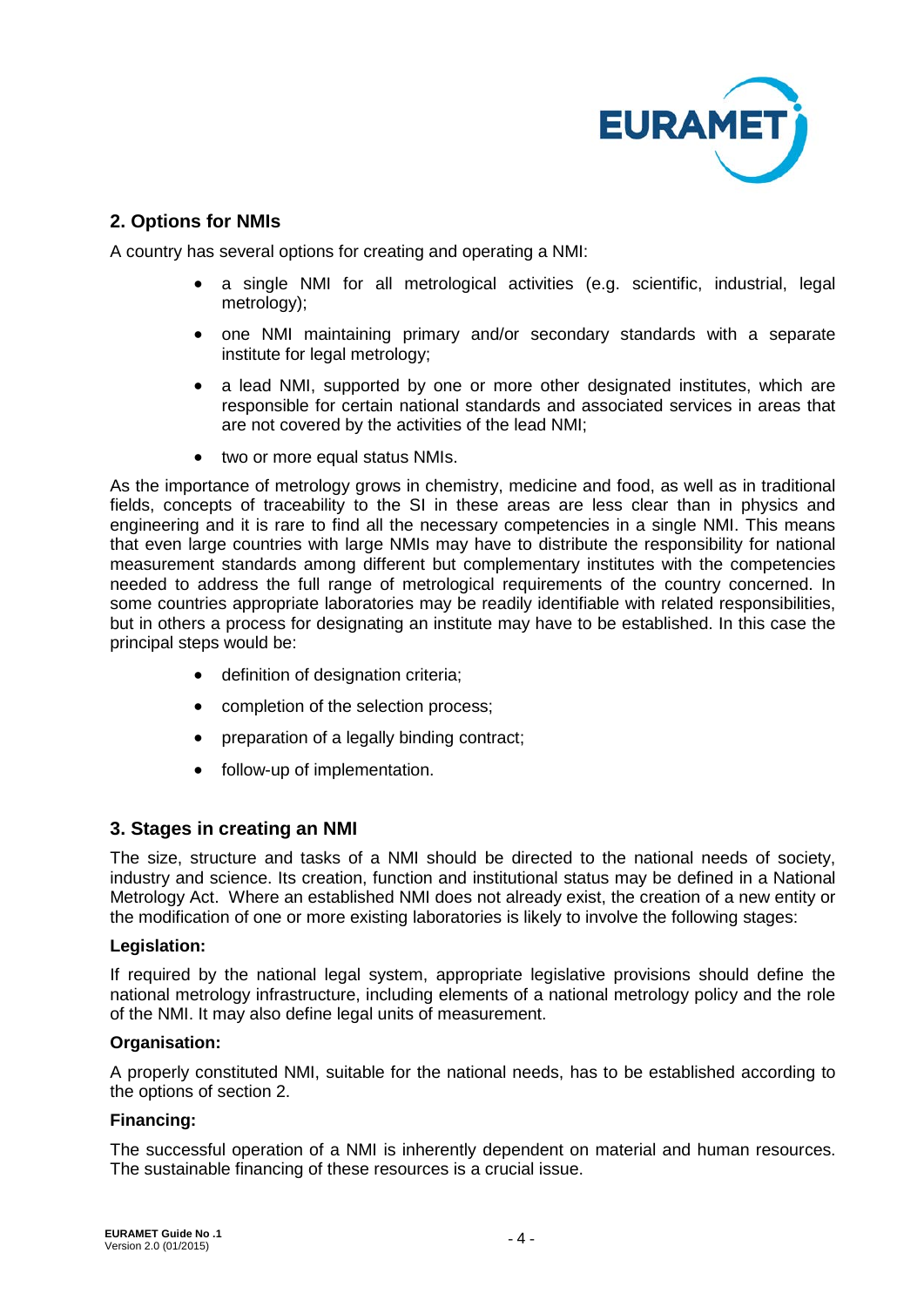

#### **Personnel:**

The NMI has to ensure that it has sufficient qualified personnel, with particular attention to the availability of experienced staff. Metrological work requires not only a high level of training but also experience in metrology, which is equally important. This sustained level of experience can be seriously undermined if staff turnover is too high.

#### **Equipment:**

The NMI must be equipped with the appropriate measurement facilities for the tasks to be performed.

#### **Premises:**

The measuring equipment has to be operated in laboratories that provide suitable environmental conditions, with particular attention to temperature stability and the elimination of vibrational and electromagnetic disturbances.

#### **Traceability:**

For those national measurement standards which are not primary realisations of the SI, traceability must be established to such realisations through either another NMI or the BIPM.

#### **Quality system:**

A quality system according to EN ISO/IEC 17025 should be implemented. Apart from being best practice for any calibration laboratory, this is a requirement for international recognition through the peer review system of the CIPM MRA. In specific areas of metrology, e.g. metrology in chemistry involving reference materials, the requirements of other documentary standards such as ISO Guide 34 also need to be met.

#### **Intercomparisons:**

Participation in international comparison measurements is required to confirm a NMI's technical competence.

#### **International recognition:**

The final goal should be international recognition of the declared calibration and measurement capabilities within the framework of the CIPM MRA.

#### **4. National measurement standards**

A country should set up national measurement standards according to its needs. When relevant, these national measurement standards will be primary realisations of the SI units, and in other cases the national measurement standards may be secondary standards traceable to national standards of another country or to the BIPM. For quantities whose traceability can be easily obtained by calibration laboratories with respect to the national standards of another country, a national measurement standard may not be necessary. For quantities where establishing and maintaining a measurement standard may be considered an unacceptable financial load for one country an agreement may be discussed within a group of neighbouring countries to share the costs of setting up and maintaining a shared facility.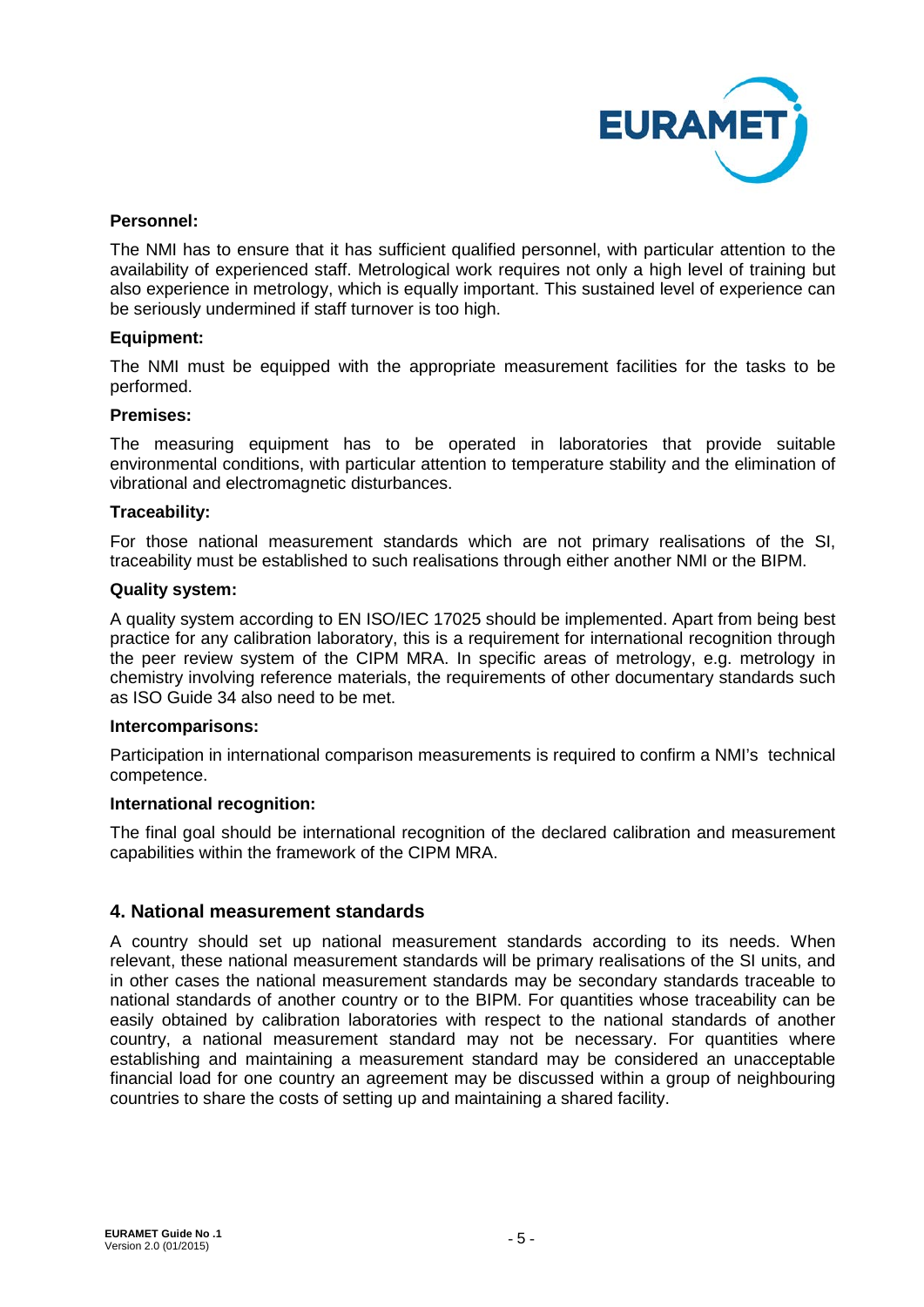

#### **5. Tasks and activities of an NMI**

The main **focus** of a NMI is to maintain progress and reliability in metrology to benefit society, science and the economy. This is normally achieved by providing **scientific and technical services**, including:

- scientific metrology;
- metrology for industry;
- international cooperation;
- consultancy;
- knowledge transfer;
- technology transfer.

To deliver all these services at the highest level involves a NMI in a wide range of activities:

- maintaining and developing national measurement standards according to national needs;
- promoting the concept of traceability to the SI:
- disseminating the SI units to accredited laboratories, to other industrial and commercial laboratories and to other users in their country, as well as to customers from outside the country;
- establishing traceability arrangements with other NMIs or the BIPM for those units for which there are no national primary standards;
- ensuring traceability of the measurement standards used for verification by legal metrology authorities;
- maintaining a general overview of the complete national calibration/traceability hierarchy (the National Measurement System);
- carrying out comparisons of their national realisations of SI units with other NMIs and participating in CIPM or RMO comparisons within the CIPM MRA framework;
- maintaining a quality system consistent with the requirements of the CIPM MRA (In EURAMET: EN ISO/IEC 17025).

In addition, many NMIs also:

- appoint other designated institutes:
- coordinate the activities of the designated institutes with respect to the CIPM MRA;
- cooperate with other NMIs, regional and international metrology organisations and represent the country in those organisations;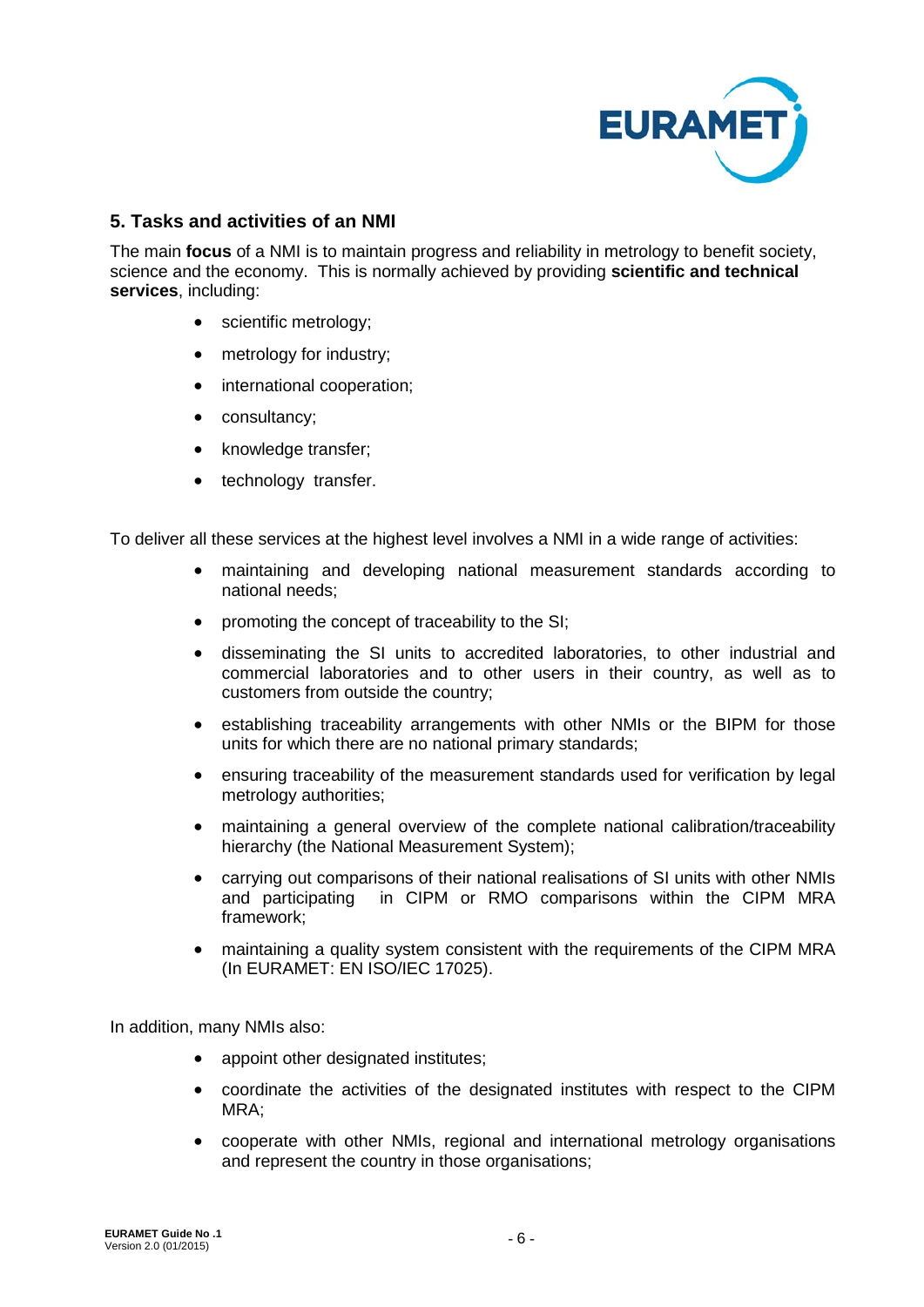

- cooperate with the national accreditation body;
- organise comparison measurements for calibration laboratories, if appropriate together with the national accreditation body;
- increase the efficiency, accuracy and reliability of measurement;
- establish reference materials with properties traceable to SI units;
- determine material properties;
- offer technical support to industry in matters related to measurement, reference materials, calibrations and data to establish the traceability of their measurements;
- cooperate in standardisation;
- provide training and consultation services for clients:
- promote collaboration and share technical capabilities.

Furthermore, some NMIs also:

- contribute to the increase of scientific knowledge and technological innovation through research and development programmes;
- develop precise and reliable measuring methods;
- determine fundamental and physical constants;
- review the technical competencies and quality systems of other NMIs;
- actively support the worldwide standardisation of metrology and the removal of technical barriers to trade.

#### **6. EURAMET membership criteria**

As individual NMIs are tailored to meet national needs, not all the activities in the extensive list of section 5 are performed by each NMI, especially in smaller and/or less developed countries. EURAMET in its byelaws has defined three criteria, which have to be fulfilled by applicant NMIs before they can become full members and which can be regarded as the basic requirements for a National Metrology Institute:

- 1. The traceability routes to the SI shall be identified and have been in operation for the last three years;
- 2. The National Metrology Institute shall show evidence of appropriate participation in international comparisons;
- 3. The National Metrology Institute shall show evidence of active participation in EURAMET projects.

Criterion 1 means that the national measurement standards have to be clearly identified and, if necessary, appropriate traceability arrangements with other NMIs or the BIPM must have been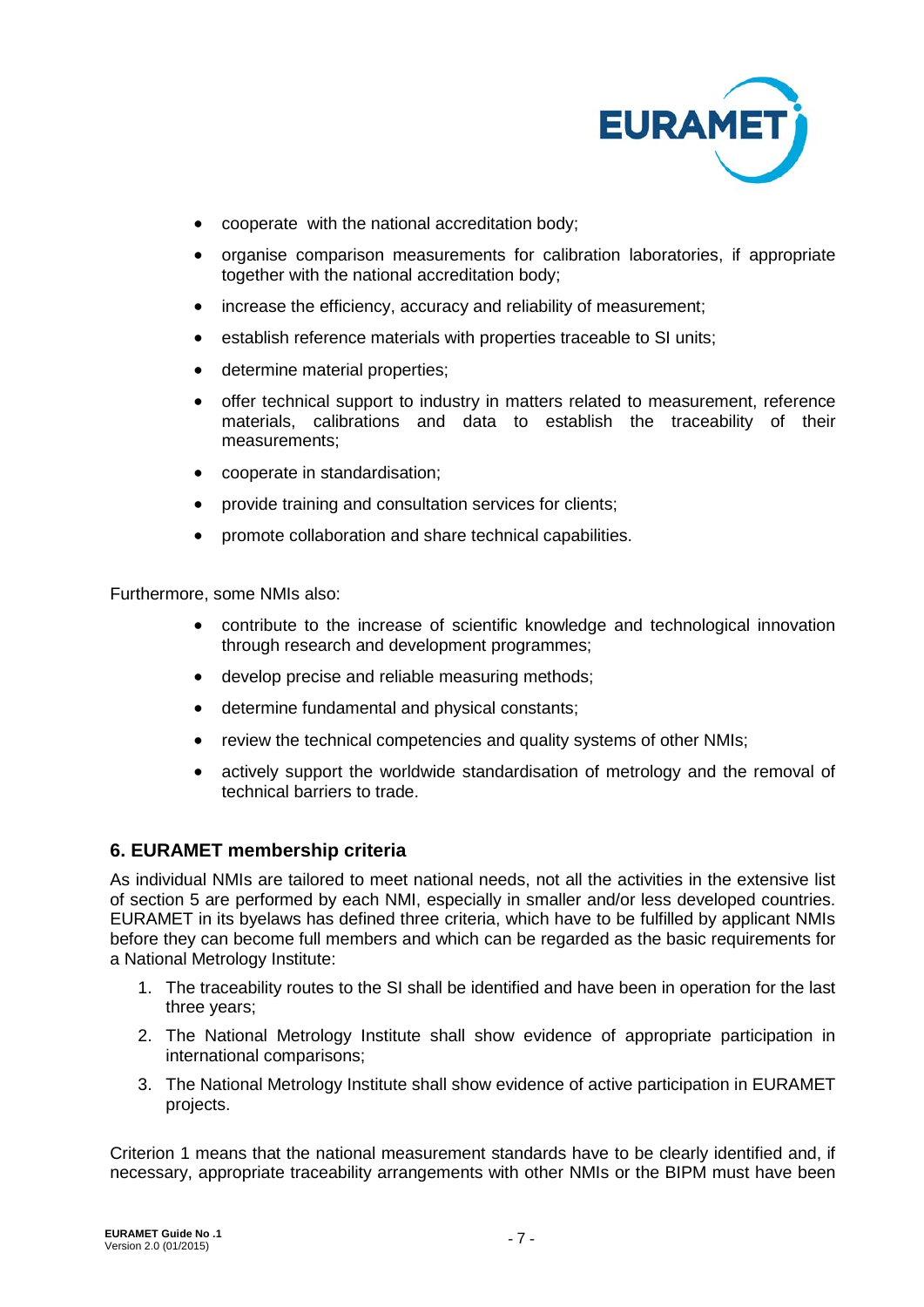

established. Criterion 2 requires the proof of technical competence through international comparison measurements. If traceability arrangements and comparisons are performed in the frame of EURAMET projects these are of course the first steps towards fulfilling criterion 3.

In order to establish, keep, maintain, and continuously improve the national measurement standards it is desirable that a NMI should participate in at least a minimum of research and development activities. Preferably this should be done in cooperation with other NMIs, e.g. in the form of EURAMET Consultation and Cooperation projects and participation in EU projects on metrology. Beside these technical requirements, a NMI has to provide metrological information in its national language to support all the national stakeholders. Suitable structures for disseminating knowledge and competencies in metrology may have to be established (e.g. training, education, publications etc). Consultation services for government, industry, commerce and society are of major importance.

One of the purposes of EURAMET is the promotion of science and research, in particular by the development and implementation of a European Metrology Research Programme (EMRP). The participation in the EMRP is optional. An NMI will decide whether to participate in this regional research programme according to its national metrology policy, the needs in its country and the availability of appropriate resources. In order to participate, a NMI has to be:

- a) a member of EURAMET;
- b) conducting a national research programme in the field of metrology;
- c) prepared to commit national contribution to the EMRP.

#### **7. NMIs and legal metrology**

Due to the extension into new fields and the application of new technologies, high levels of competence are also more and more important in legal metrology. Thus it is highly recommended that synergies should be developed between scientific and legal metrology activities. This can be achieved either by combining scientific and legal metrology in the same institute, or by establishing close cooperation between the institutes in charge of these two fields of metrology. Including both activities in the same institute may help to achieve the critical minimum size of the institute, permitting better management of resources and facilitating a coherent policy in metrology. In any case the NMI will normally provide traceability for legal metrology laboratories.

#### **8. Cooperation with accreditation**

The NMI of a country should be the national reference for the national accreditation system of calibration laboratories, regarding technical competence and measurement standards. This requires a close cooperation between the national accreditation body (NAB) and the NMI. It is good practice for NABs to use experts from the NMI as technical assessors in the accreditation procedure.

NMIs will also often collaborate with NABs to organise inter-laboratory comparisons for calibration laboratories. These accredited calibration laboratories provide the bridge between the national measurement standards at the NMI and the many users of calibration services in industry and elsewhere. In cases where similar calibration services are offered both by the NMI and by calibration laboratories, national policy may require this to be done in such a way that it does not constitute unfair competition. Some NMIs have developed a policy of declining to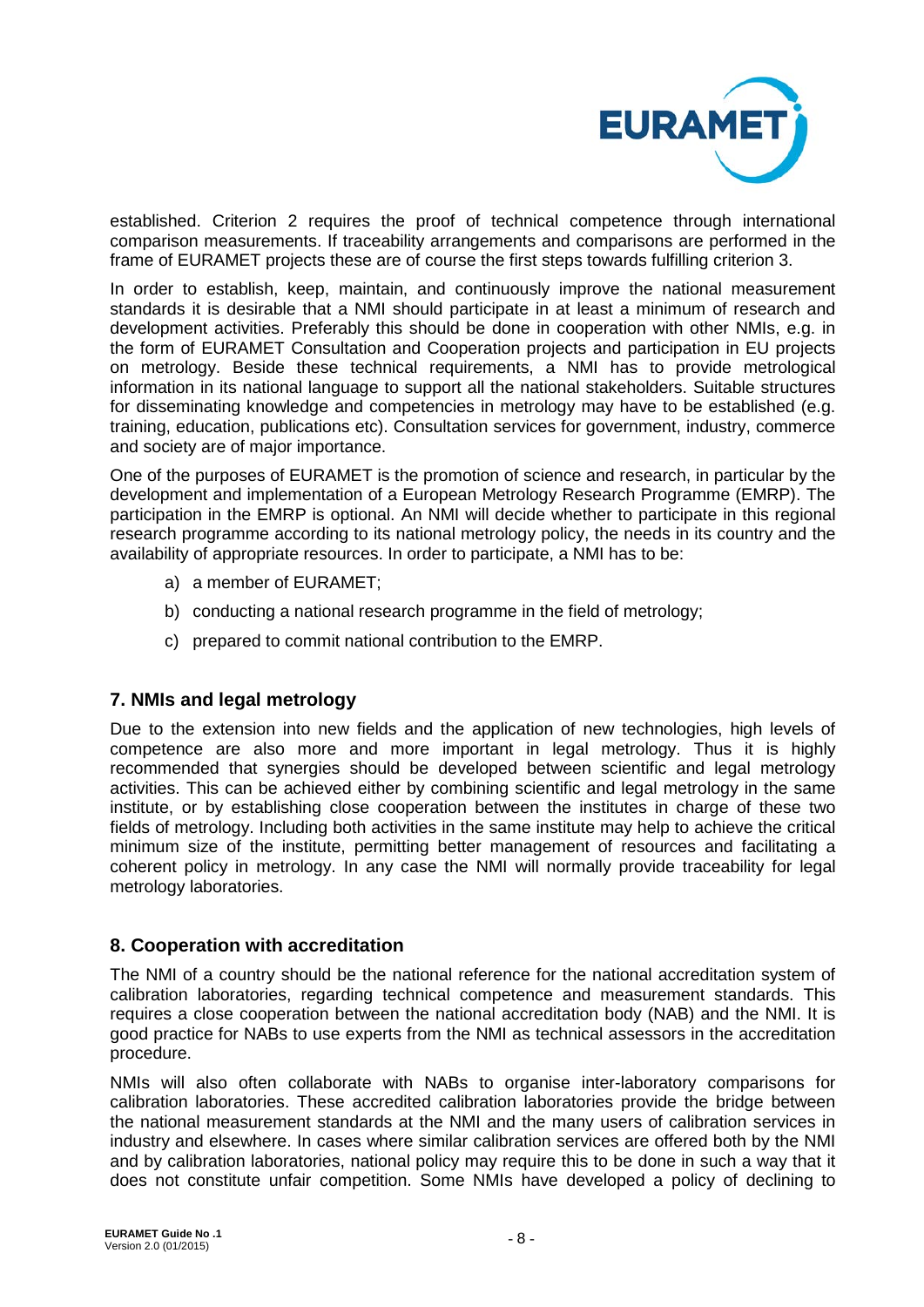

provide calibration services to customers when the same level of service can be provided by an accredited calibration laboratory. The provision to end users of calibration services beyond the capabilities of calibration laboratories (high end calibrations), as well as the transfer of related expertise, will always remain the task of the NMI.

#### **9. International cooperation and the world measurement system**

Global economies need global metrology. That is why, as early as 1875, the leading industrial countries of the age signed the "Convention of the Metre" as a diplomatic treaty with the aim of establishing a global metric system of units. In order to ensure this task they created the "International Bureau of Weights and Measures" (BIPM) and the "International Committee of Weights and Measures" (CIPM). The CIPM is supported by 10 "Consultative Committees" (CCs) which coordinate the international scientific research in metrology and the universal availability of traceable measurements. Every four years the member states meet in Paris to discuss and agree on new developments in international metrology and endorse the programme of work of the BIPM.

In the field of legal metrology, the "International Organisation for Legal Metrology" (OIML) was established in Paris in 1955, while the "International Laboratory Accreditation Cooperation" (ILAC) first started as a conference in 1977 with the aim of developing international cooperation for facilitating trade by promotion of the acceptance of accredited test and calibration results. Like the NMIs the national legal metrology authorities as well as the NABs also work together in regional organisations. For Europe these are the "European Cooperation in Legal Metrology" (WELMEC) and the "European co-operation for Accreditation" (EA), respectively. All three international organisations work closely together in order to promote a world-wide metrology system for industry, commerce, science and trade. This world measurement system (WMS) is, according to these three organisations, a combination of:

- comparable national measurement standards, traceable to the SI and operated by the NMIs validated through the peer review of the CIPM MRA for the national dissemination of the SI;
- effective national traceability and measurement systems in which measurements are traceable to these national measurement standards, at whatever level of accuracy is appropriate to the user. This is generally through a network of technically competent calibration and testing laboratories accredited to ISO/IEC 17025 and other appropriate documents such as ISO Guide 34 for reference material production, by a nationally recognised Accreditation Body (NAB) which is a signatory to the ILAC Arrangement;
- similar arrangements through organisations responsible for legal metrology at a national level, which normally require national legal metrology laboratories to be accredited as testing laboratories to the appropriate ISO standards; and
- internationally recognised specifications, written standards and regulatory requirements.

Hence in order to achieve international confidence in a way which will avoid technical barriers to trade, national measurement systems must be integrated into these three international strands. In the case of a NMI this means participating in the CIPM MRA. To do this, it must maintain a quality system, participate in comparisons defined by the international measurement community and declare its calibration and measurement capabilities (CMCs), which are subject to peer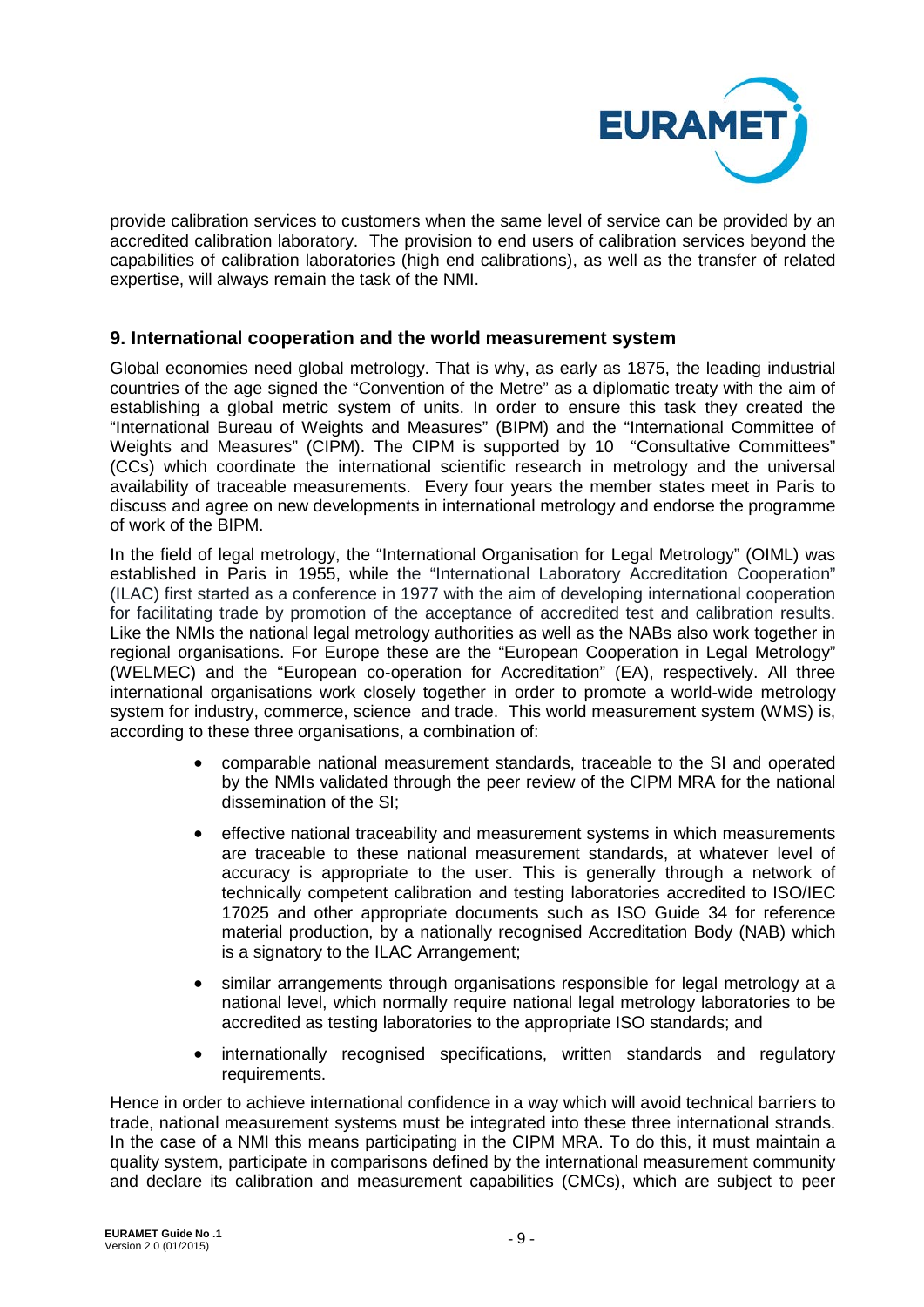

review and are published in the BIPM Key Comparison database. The implementation and realisation of the CIPM MRA is to a large extent achieved through the activities of RMOs like EURAMET, so that EURAMET membership is an indispensable asset for each NMI in Europe.

#### **10. Supporting documents**

- Evolving Needs for Metrology in Trade, Industry and Society and the Role of the BIPM, BIPM 2007
- Common statement and declaration by BIPM, OIML and ILAC on the relevance of various international agreements on metrology to trade, legislation and standardisation, January 2006
- NMIs and other designated institutes, CIPM 2005-07
- Elements for a law on metrology, OIML document D1, 2004
- Metrology in short, EUROMET, 2<sup>nd</sup> edition, December 2003
- Kose V., Competition and cooperation among national metrology institutes for achieving an efficient and sustainable global metrology, Metrologia 2000, **37**, 75-80
- Mutual recognition of national measurement standards and of calibration and measurement certificates issued by national metrology institutes, BIPM, October 1999
- Kochsieck M., Odin A., An efficient metrological infrastructure benefit for industry and society, OIML bulletin Volume XXXIX, Number 2, April 1998, 26-32.